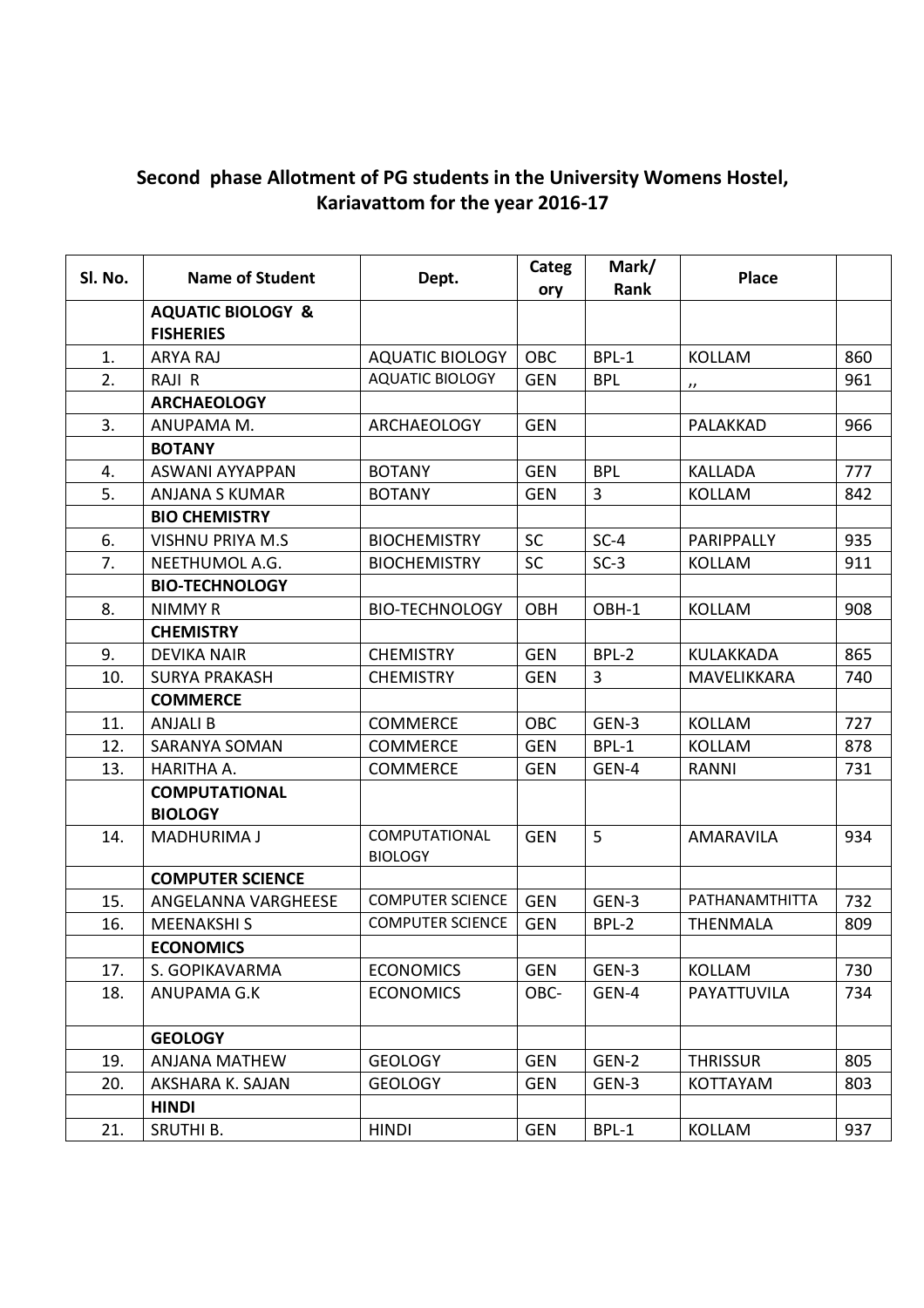| 22. | ARUNDHATHI MOHAN          | <b>HINDI</b>                        | OBC        | GEN-1          | <b>KOLLAM</b>        | 883 |
|-----|---------------------------|-------------------------------------|------------|----------------|----------------------|-----|
|     | <b>HISTORY</b>            |                                     |            |                |                      |     |
| 23. | <b>RENI ANNA PHILIP</b>   | <b>HISTORY</b>                      | <b>GEN</b> | $\overline{3}$ | BHARANIKAVU<br>SOUTH | 761 |
| 24. | <b>ATHULYA V</b>          | <b>HISTORY</b>                      | <b>GEN</b> | $\overline{4}$ | PALAKKADU            | 749 |
|     | <b>IMK</b>                |                                     |            |                |                      |     |
| 25. | <b>HANDRIYA NOYAL</b>     | <b>IMK MBA</b>                      | <b>OBC</b> | <b>GEN-27</b>  | <b>KOLLAM</b>        | 846 |
| 26. | SHAMINA VAHAB             | <b>IMK MBA</b>                      | <b>OBC</b> | <b>GEN-30</b>  | <b>KOLLAM</b>        | 843 |
|     | <b>INTEGRATED BIOLOGY</b> |                                     |            |                |                      |     |
| 27. | <b>ARUNIMA P.S</b>        | <b>INTEGRATED</b><br><b>BIOLOGY</b> | OBH        | OBH-1          | <b>VITHURA</b>       | 853 |
|     | <b>LAW</b>                |                                     |            |                |                      |     |
| 28. | DHANYA U.D                | <b>LAW</b>                          | <b>GEN</b> | SEBC-2         | PARASSALA            | 919 |
| 29. | <b>HARITHA THOMAS</b>     | Law                                 | <b>OEC</b> | SEBC-3         | <b>KOTTAYAM</b>      | 728 |
|     | <b>MALAYALAM</b>          |                                     |            |                |                      |     |
| 30. | <b>REMYA RAJAN R</b>      | MALAYALAM                           | GEN-3      | <b>BPL</b>     | <b>KOLLAM</b>        | 909 |
| 31. | <b>RESHMA S</b>           | <b>MALAYALAM</b>                    | <b>SC</b>  |                | <b>ADOOR</b>         | 961 |
|     | <b>MATHEMATICS</b>        |                                     |            |                |                      |     |
| 32. | ASHA P.                   | <b>MATHEMATICS</b>                  | GEN-       | <b>BPL</b>     | ERNAKULAM            | 921 |
| 33. | ALFIYA S.                 | <b>MATHEMATICS</b>                  | <b>OBC</b> | GEN-5          | VALAVUPACHA          | 760 |
| 34. | AKSHAYA R.S               | <b>MATHEMATICS</b>                  | OBC-       | <b>BPL</b>     | <b>MUTHUVILA</b>     | 946 |
|     | <b>MCJ</b>                |                                     |            |                |                      |     |
| 35. | THASNEEMMUHAMMED M.S      | <b>MCJ</b>                          | OBC        | MUSLIM-1       | PALODU               | 885 |
|     | <b>OPTO ELECTRONICS</b>   |                                     |            |                |                      |     |
| 36. | AFIYA M.RAJ               | <b>OPTO</b><br><b>ELECTRONICS</b>   | <b>OBC</b> |                | PATHANAMTHITTA       | 960 |
|     | <b>PHYSICS</b>            |                                     |            |                |                      |     |
| 37. | NISHA C.S                 | <b>PHYSICS</b>                      | OBC        | GEN-4          | PARASSALA            | 900 |
| 38. | <b>ASHIKA VIJAYAN N</b>   | <b>PHYSICS</b>                      | <b>GEN</b> | GEN-8          | <b>CALICUT</b>       | 786 |
| 39. | <b>GAYATHRI GANESH</b>    | <b>PHYSICS</b>                      | <b>GEN</b> | GEN-3          | TVPM.                | 903 |
|     | <b>POLITICAL SCIENCE</b>  |                                     |            |                |                      |     |
| 40. | <b>SWATHI K.C</b>         | POLITICAL SCIENCE                   | OBC        | GEN-2          | <b>KAKKATHIL</b>     | 757 |
| 41. | <b>MEGHNA M</b>           | <b>POLITICAL</b>                    | <b>OEC</b> | <b>BPL</b>     | <b>KANNUR</b>        | 756 |
|     |                           | <b>SCIENCE</b>                      |            |                |                      |     |
| 42. | ANJURIA YOHANNAN          | <b>POLITICAL</b>                    | <b>GEN</b> | GEN-6          | <b>KANNUR</b>        | 793 |
|     |                           | <b>SCIENCE</b>                      |            |                |                      |     |
|     | <b>PSYCHOLOGY</b>         |                                     |            |                |                      |     |
| 43. | ANAGHA PUSHPPAN           | <b>PSYCHOLOGY</b>                   | <b>SC</b>  | <b>SC</b>      | NEYYATINKARA         | 976 |
| 44. | <b>ANITTA JOSEPH</b>      | <b>PSYCHOLOGY</b>                   | <b>GEN</b> | BPL-1          | <b>KOTTAYAM</b>      | 889 |
| 45. | <b>ARATHY K.P</b>         | <b>PSYCHOLOGY</b>                   | <b>GEN</b> | BPL-W.1        | PATHANAMTHITTA       | 907 |
|     | <b>SANSKRIT</b>           |                                     |            |                |                      |     |
| 46. | <b>SYRYA SURENDRAN</b>    | <b>SANSKRIT</b>                     | <b>GEN</b> | GEN-1          | PANTHALAM            | 754 |
| 47. | MEETHU M                  | SANSKRIT                            | OBC        | $\overline{2}$ | PATHANAMTHITTA       |     |